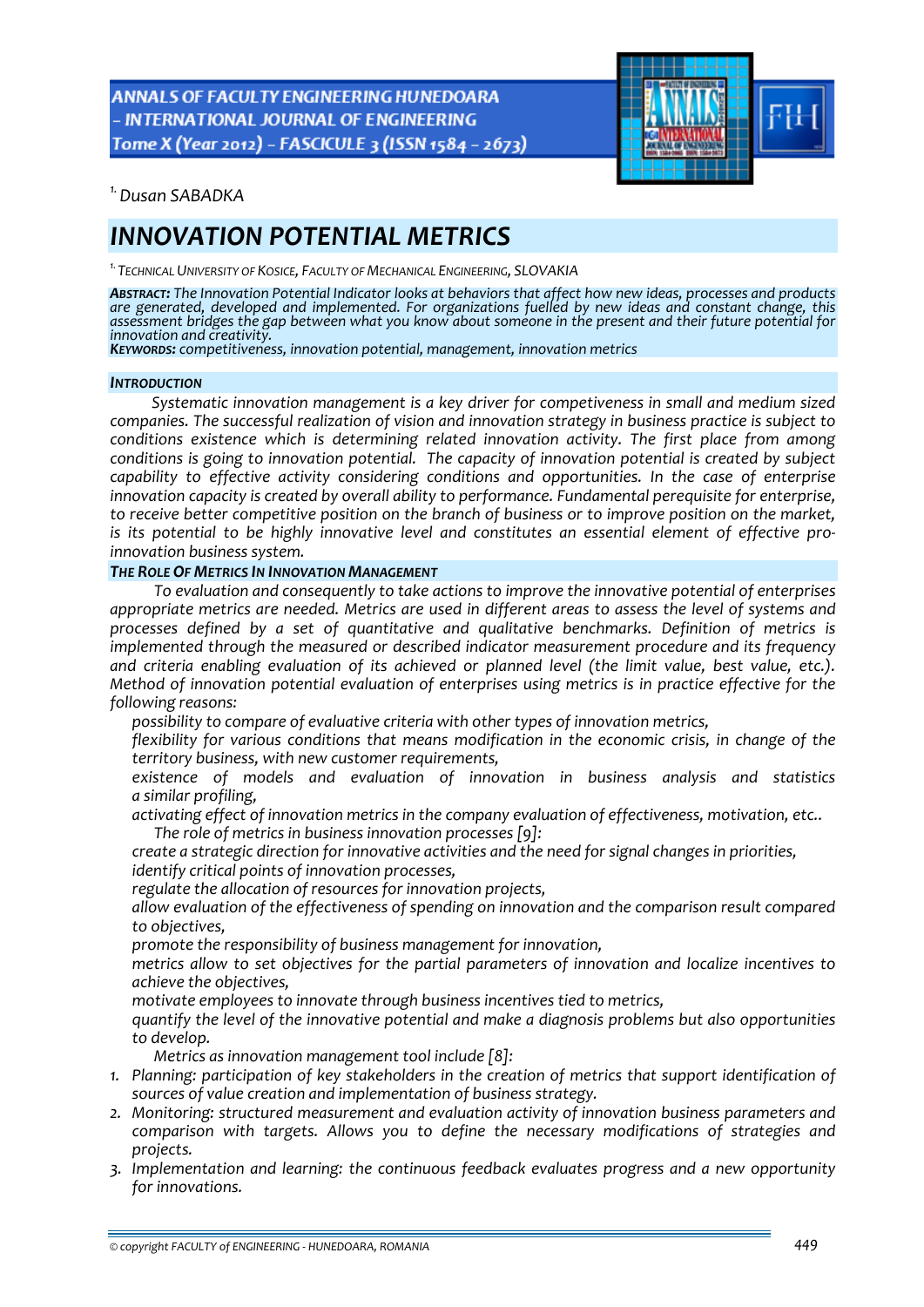*As a basis for the model of analyze and evaluation of business innovation potential have been examined of several authors and organizations approaches, [5] [6] [14] [15]. According to the authors Pitner, Švejda [12] the innovation potential represents overall capacity of the company (including its departments and units) to a successful, effective carrying out of vision. The level of quality and innovation potential of the business is important to company reached a high level of innovation in the following areas of business management:*

 *technical and technological level, including research and development sales and marketing level,*

 *the level of logistics human resources management*

## *ANALYSIS OF INNOVATION POTENTIAL EVALUATION METHODS*

*Creating and managing effective creation and implementation of innovation requires define and communicate the appropriate metrics. It is a strategic approach that begins with business strategy for growth and competitiveness and feeds into the related innovative projects and business processes. There are many tools for measure the level of innovation potential, either from microeconomic or macroeconomic perspective.* 

*The macroeconomic view of innovation potential at national level is the capacity to develop and advance further. The evaluation and measurement deals with competitive advantages of regions or states. This potential is proportional with the country's, or region's available intellectual assets including all public goods and intellectual properties. The number of patent applications reflects well a country's intentions to improve and develop. A country's innovation potential also depends on the material and financial resources provided for these purposes, which corresponds with the size of the GDP [1] [4] [17].*

*On the other side there is a microecnonomic measurement of innovation potential on the firm's level. It can be measure through innovation potential indicators, which is relevant to firm´s departments related to innovation or affects innovation performance. At the microeconomic level, innovation can be measured by the research and development, effectiveness of production process, customer satisfaction, innovation and technology transfer, and the motivation of employees. This level includes for example: revenues from the sale of new products, the cost of research and development, length of new product life cycle, the number of patents, or the introduction of new production and information technology.*

*Both perspectives is important for evaluation of innovation exploitation in relevant environment. It is possible to make a summary of some examples.*

#### *BALANCED SCORECARD*

*Among the most important methods for evaluating the complex business performance is method "The Balanced Scorecard performance" by authors Kaplan and Norton. The balanced scorecard suggests that we view the organization from four perspectives, and to develop metrics, collect data and analyze it relative to each of these perspectives: Learning and growth perspective, The business process perspective, The customer perspective, The financial perspective [5].As the concept of benchmarks the performance of R&D process are listed these examples [5]:*

*the percentage of new products,*

*the percentage of new products protected by patents,*

*introduction of a new product to market in less time than its competitors,*

*payback costs for R & D,*

*operating profit rate of new products within a specified timeframe the cost of R & D.*

## *APPLICATION METHODS OF CONSULTING FIRMS*

*A large group of methodologies dealing with the innovation level is application procedures for re‐ engineering consulting firms and innovative projects. As an example, can be present "a global comparative study of manufacturing firms ‐ Deloitte & Touche." In this type of expert survey methodology, innovations are integrated into each processes of the supplier ‐ customer chain:*

 *strategy, product innovation, new services, time to market, flexibility to customer requirements, e‐ technology, software systems,*

 *management, innovative information and forecasts, product changes, changes in production, innovative communication, research and development, design and engineering, lean production, kaizen, rapid technology changes and alterations, and others,* 

*benchmarks of performance, revenue growth, market share growth, return on capital and more.*

*The advantage of this type of methodology is being supported by an extensive base factual data, limiting is the generality of application.*

# *EVALUATION DEVELOPED BY A COOPERATION OF UNIVERSITY ‐ EU PROGRAMS*

*Department of Management Innovation and FEK projects under the Leonardo da Vinci "U‐SME Innovation: Design of a model for joint University ‐ SME Innovation"*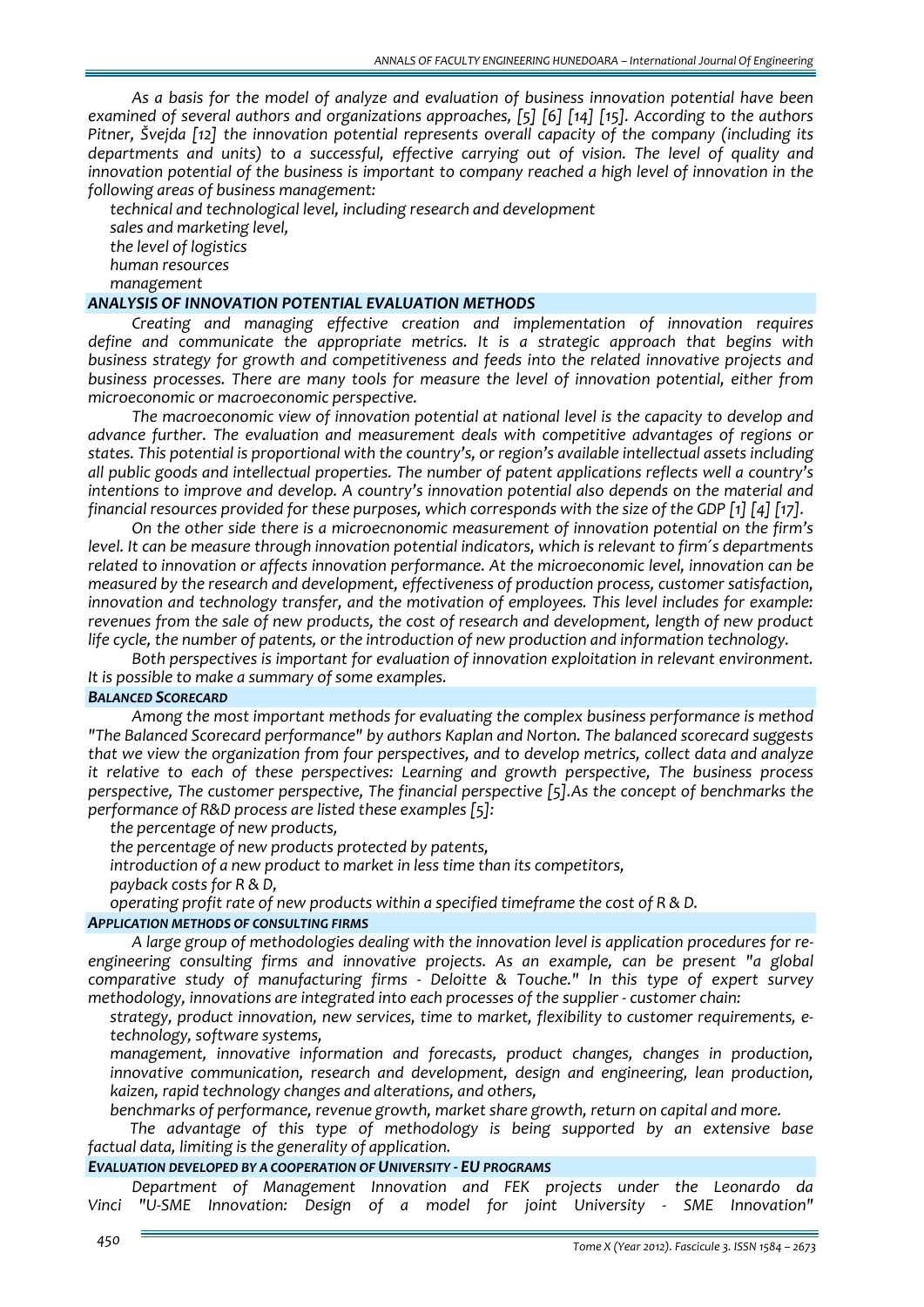*develop a methodology for assessing the innovative potential of SMEs, training modules for increase the innovation performance of firms and the layouts of introducing a system procedure work with innovations in the company. The methodology maps several problem areas related to innovation potential of the company. These include:*

- *1. Strategy and planning*
- *2. Marketing*
- *3. Technological process*
- *4. Quality, environment*
- *5. Logistics*
- *6. Organization and human resources*

*The aim of questionnaire is to assess the innovation potential of the company on whose basis is then designed another program to introduce the work system with innovations in order to increase customer satisfaction and other stakeholders*

## *THE METHODOLOGY OF PROCESSING OF INNOVATION CHARACTERISTICS BY THE OECD*

*In the publication "Oslo Manual: Guidelines for collecting and interpreting innovation data"[11] prepared by the OECD and the European Commission has established a set of instructions that can be used to create comparable indicators of the innovation process. Manual examines the problems of methodology and interpretation, which is possible to meet during use of indicators. Scope of the Manual:*

*Manual covers innovation only in the business sector*

*Deals with innovation at the firm level*

 *Focuses on technical and production process innovation, while providing optional guidelines for other forms of innovation such as. organizational change*

*Covers the dissemination of information to the level of "new to firm"*

# *MODEL OF INNOVATION POTENTIAL*

*Innovation potential of enterprise is an internal characteristic, and for its development is a needed objectified indicator capable of identifying critical areas and use a competitive advantage.*



*Fig. 1: Concept for evaluation of innovation potential. Source: Own processing*

*Evaluation of innovation potential of enterprise currently being addressed in two ways. The first focuses on an integrated level of performance the other is specializing in the evaluation of the components of corporate responsibility.*

- *The target focuses of innovation potential evaluation:*
- *1. Prepare of business strategy changes in terms of innovation*
- *2. Finding new opportunities to improve the competitive position of its strengths.*
- *3. Identification of critical points and the procedures for their elimination.*
- *4. Identifying potential risks and the basis for elimination scenarios*
- *5. The integration of innovation business activities, motivation of employees, receive partnerships for innovation projects*

*Based on the above approaches to the evaluation of performance and businesses innovation potential, it can be concluded that the innovation potential of business concerns all areas of business environment. The most important are:*

 *Products (services) Production (implementation) processes Supplier relationships Marketing, sales*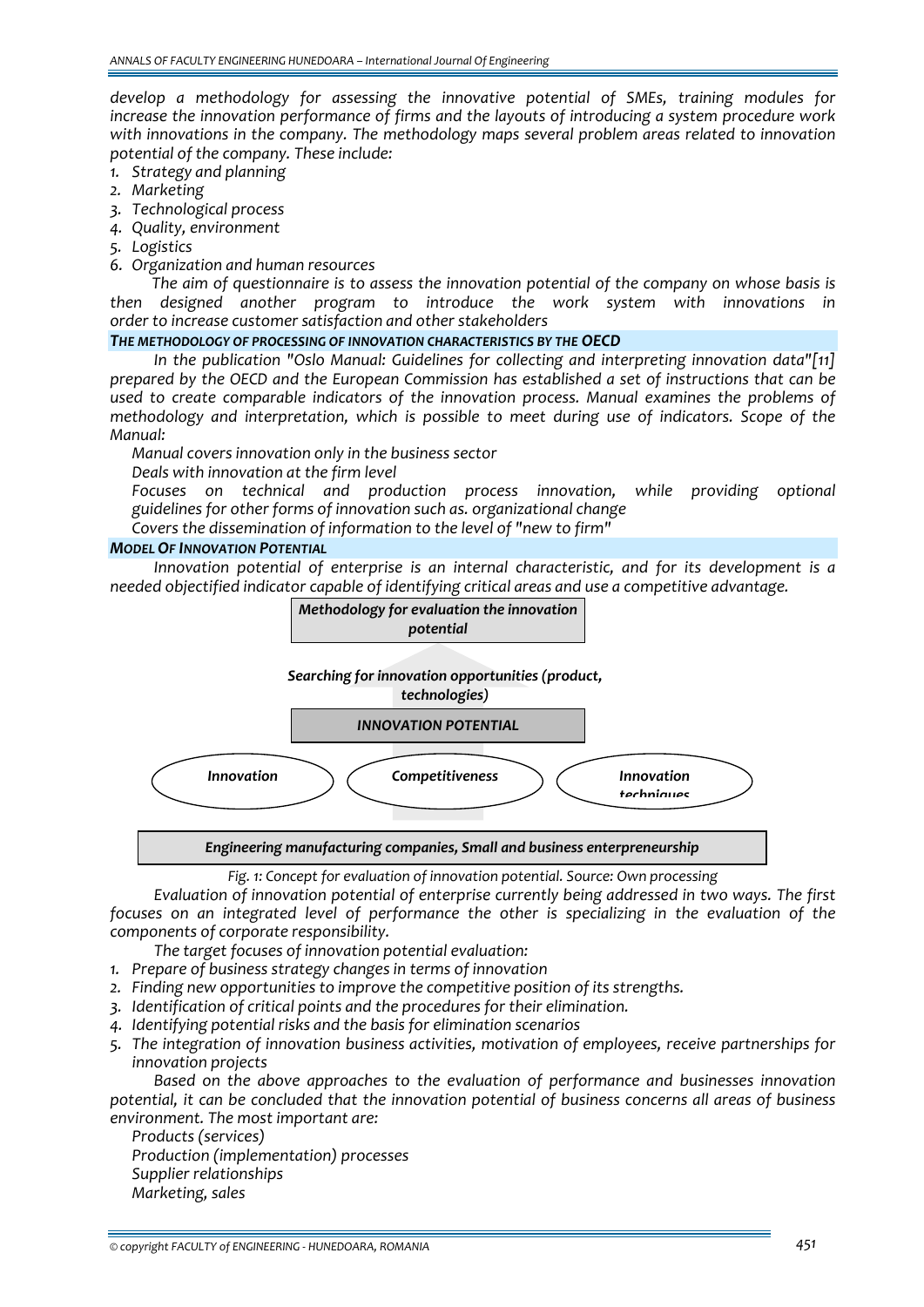*Organizing system, people management Financial Management Information Technology Cooperation and networks*

*At the Technical University of Košice, Faculty of Mechanical Engineering has been developed evaluation methodology of the innovation potential for engineering companies that maps some company areas directly to issues affecting innovation. The proposed model of innovation potential consists of ten modules that map individual business areas directly related to the issue of innovation.* The model of innovation potential is shown in Fig. 2. Each area is associated with a number of evaluation indicators on which is fix the final level of innovation potential. The last step is to determine the position *of the company in terms of its competitiveness and search capabilities to improve.* 

*The choice of structuring the audit of 10 modules corresponding to the generally applicable approach to resultant organizational units. The modules are particularly accentuated to:*

*significance of business management, organization and human resources,*

*market position, taking into account potential risks and changes*

*existence and significance of research and development base,*

*modules products and technology with the flexibility of adaptation to new requirements*

*the financing of innovation and allocation of resource utilization,*

*importance of partnerships and alliances as part of globalization,*

*application of innovative techniques such as knowledge orientation of the business.*

*The actual evaluation of innovation potential is realized by the innovation internal audit. The audit is based on the method of assessment of pre‐selected criteria and indicators compiled by the structure of the model of innovation potential.*



*Fig. 2: Model of innovation potential. Source: Own processing*

#### *MODULES AND INDICATORS*

*This chapter provides a brief characteristics of each module, with an emphasis on innovation issues, and each module is associated with set of areas of evaluation (indicators).*

# *Module 1: Research and development*

*The main task of business R&D is to bring innovation successfully to target market. In various* stages of the innovation process ongoing in the company, staff of R & D units needs to participate in the *creation of new product at the synergistic interdependence with other organizational units of competence (marketing, manufacturing, finance ...). The share of technical and technological information, generated by the corporate research employees, has controlling interests in deciding about next procedure of innovation especially in the early stages of development.*

*The areas of evaluation: the existence of its own R&D base, employees of research and development, R&D costs, product development cycles, implementation of R & D results in practice.*

## *Module 2: New Products*

*The products are a key outcome of the production activity of the company and its core of competitiveness. The competitiveness of the products is influenced by several interrelated*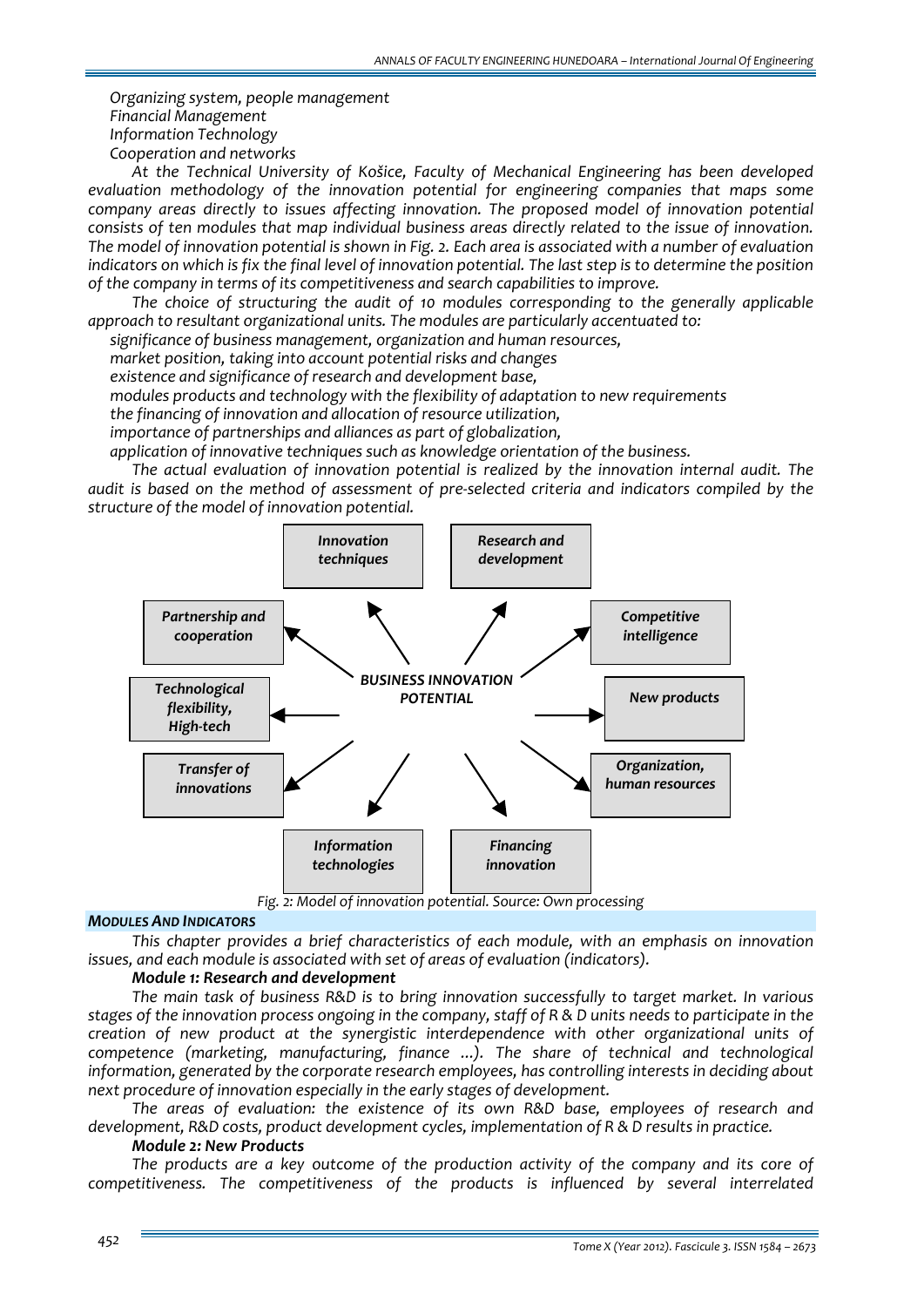factors. The dominant position of the product in business results from the fact that it is means of *satisfying customer needs and through sales of products to achieve business income.* 

*The areas of evaluation: the introduction of new and innovation products, economics of product innovation, level of quality and reliability, technological level of new product application of innovative techniques for reducing the cycle time of new product development, innovations of production processes, marketing aspect of innovative products.*

## *Module 3: Technological flexibility, high‐tech*

*The very nature of innovation and technological development shows that new ideas often come from unexpected areas which tend to be the intersection of two disciplines or technology* sectors. Some very successful innovative practices are not the result of latest research, but the result of *new applications of existing modern technology.*

*The general significance of technology level for business competitiveness based on the following factors:*

*technological system binds a substantial part of business resources*

 *technology is the dominant factor determining the efficiency and effectiveness (productivity and quality)*

*changes in technology in the world based on technology transfer, and high‐tech system approaches*

*The areas of evaluation: current level of production technology, equipment manufacturing devices, applying new technologies in the industry, technology investments, factor of flexibility.*

## *Module 4: Organization and Human Resources*

*Permanent changes reduce the need for precise definition of the classical requirement individual jobs and their respective work tasks. A typical feature is overcoming narrow specialization. They provide comprehensive, integrated work roles by expanded and enriched the content of work, strengthens the power of individuals and groups. For workers, this means better use of their potential, acquire new knowledge and experience, learning problems in multiple contexts.*

*The areas of evaluation: the level of organization and business management, implementation and management of innovation projects, increasing performance of processes and the level of benefits,, support from management, implementation of innovative policies and strategies, quality of labor and social environment, the area of personnel management, motivation and employee satisfaction, training and retraining.*

# *Module 5: Information Technologies*

*Information technology has significantly changing the ability of firms to respond adequate for commercial opportunities and to emerging competitive threats. The use of information systems operated by means of information technology to strengthen the strategic capabilities organizations can be characterized increasing productivity, accelerating innovation and improving processes and building strategic information resources.*

*The areas of evaluation: the level of information technology use, computer aided systems design, purpose of information technology use, internet use, Internet communication.*

## *Module 6: Financing Innovation*

*Innovative business faces the problem of increased need for funding and therefore drafting a business plan with realistic foundations is necessary assumption to success. Securing financial resources for innovation business means to find the money for production, marketing and sales, research and development.* 

*The areas of evaluation: resource allocation for innovation, innovation projects financing, availability of resources for investment in the necessary extent.*

## *Module 7: Transfer of innovations*

*Among the motive forces of transfer development are overcome the lack of own resources and reduce R&D costs, drastically reduce the time of innovation preparation and reduce the risk of innovation and globalization trends, shortening innovation cycles and increasing competition.*

*The areas of evaluation: the level of cooperation with research and development organization or university, subjects of transfer, the transfer application to business, the potential benefits of transfer, use transfer services.*

## *Module 8: Partnerships and Cooperation*

*The existence of a high level of partnership is an important source of competitive advantage. The main objectives of the partnership include: integration of resources for new opportunities, cost reduction, shorter innovation cycles, and transfer of knowledge.*

*The areas of evaluation: business cooperation, participation in innovation networks, external funding.*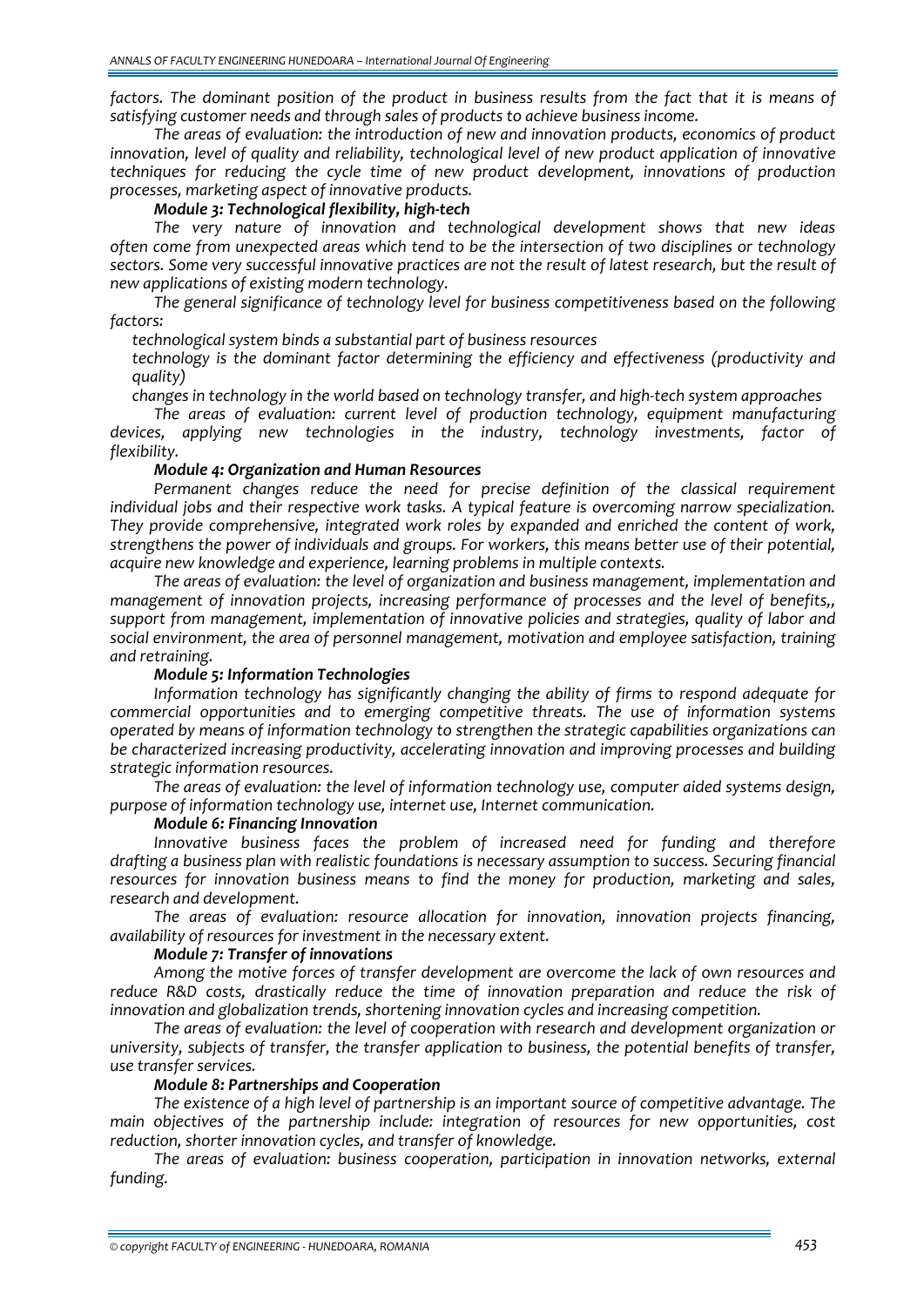## *Module 9: The innovation intelligence system*

*As an important innovation tool is applied the complex information systems type of Competitor Intelligence, which transforms disaggregated data about competitors and other entities to strategically useful knowledge for business management. In the analysis of the industry is generally preferred structuring of intelligence by the following groups:*

- − *customers, suppliers, direct competitors,*
- − *firms with substituting goods*
- − *companies with the potential entry into the sector, global business conditions (macroeconomic, political, legislative, social and technical).*

*Areas of evaluation: application rate of the intelligence systems in the enterprise, the elevance of focus intelligence system, identify the drivers of innovation, the existence of new opportunities*

## *Module 10: Innovative techniques*

*Innovative management techniques are based on a process approach, which basic principle is to continuously improve business processes. The basic mission of these techniques is a positive influence the method of management, which is systematically identifies the business processes and their attributes, creates the conditions for their effective process, coordination, measurement and continuous improvement. The result is good product integrating customer requirements and business strategy.*

*Areas of evaluation: application of innovative techniques and tools, level of selected innovative techniques utilization, the use of project management techniques, techniques for design and product development, methodological tools for preparation of innovation techniques and improvements.*

# *CONCLUSIONS*

*To utilize of innovation potential can be used more or less complex management systems of the innovation process, which are very close to the knowledge management systems. But it is very important, that complexity of the system is corresponding with the level of the innovation potential* and culture of business staff. The barriers of the development of innovation potential in Slovakia and its *regions can be summarized in the following groups:*

*deficit in physical infrastructure,*

*lack of access to capital,*

*weak structure of supporting institutions,*

*regional isolation,*

 *lack of demand for R&D results by business sector and poor funding of research activities in the business sector,*

 *research and education sector does not provide sufficient incentives for business sector.*

*fragmentation of innovation policy and low motivation for introduction of business innovations.*

*According to several surveys of the of the innovation potential evaluation of small and medium‐sized enterprises [6] [10] [11], have been found the following deficiencies:*

*Innovations are usually not a key process in the enterprise.*

 *Innovation process is based on technology transfer more than for its own research and development.*

*There is a lack of interest and unwillingness of owners and top managers to undergo risk.*

 *Absence of a systematic methodology for the use of innovative potential. Innovation is often confused with the methods of developing new products without links to customer.*

*Lack of innovative business culture.*

 *Lack of comprehensive marketing information systems modeling future markets, monitoring of customer needs, defining pricing strategies analysis of new opportunities for development and expansion.*

 *The lack of a comprehensive evaluation of the benefits of innovation. The assessment is based usually only on the basis of economic indicators. This method is dependent on determination of revenues resulting from innovation, which is very difficult, especially in primary* stages of the process, which is not seen as a finished product will look like and who will target *customers promising innovations, dominated focus on certainty.*

*The benefits of using the innovation potential:*

*increase the competitiveness of the company;*

*accelerated innovation of products and services offered;*

*will bring a positive change in the culture of the company;*

 *minimize losses arising from non‐use of existing innovative potential employees of the company; enable into the innovation process involve customers and business partners of company;*

*improved relationships with business partners;*